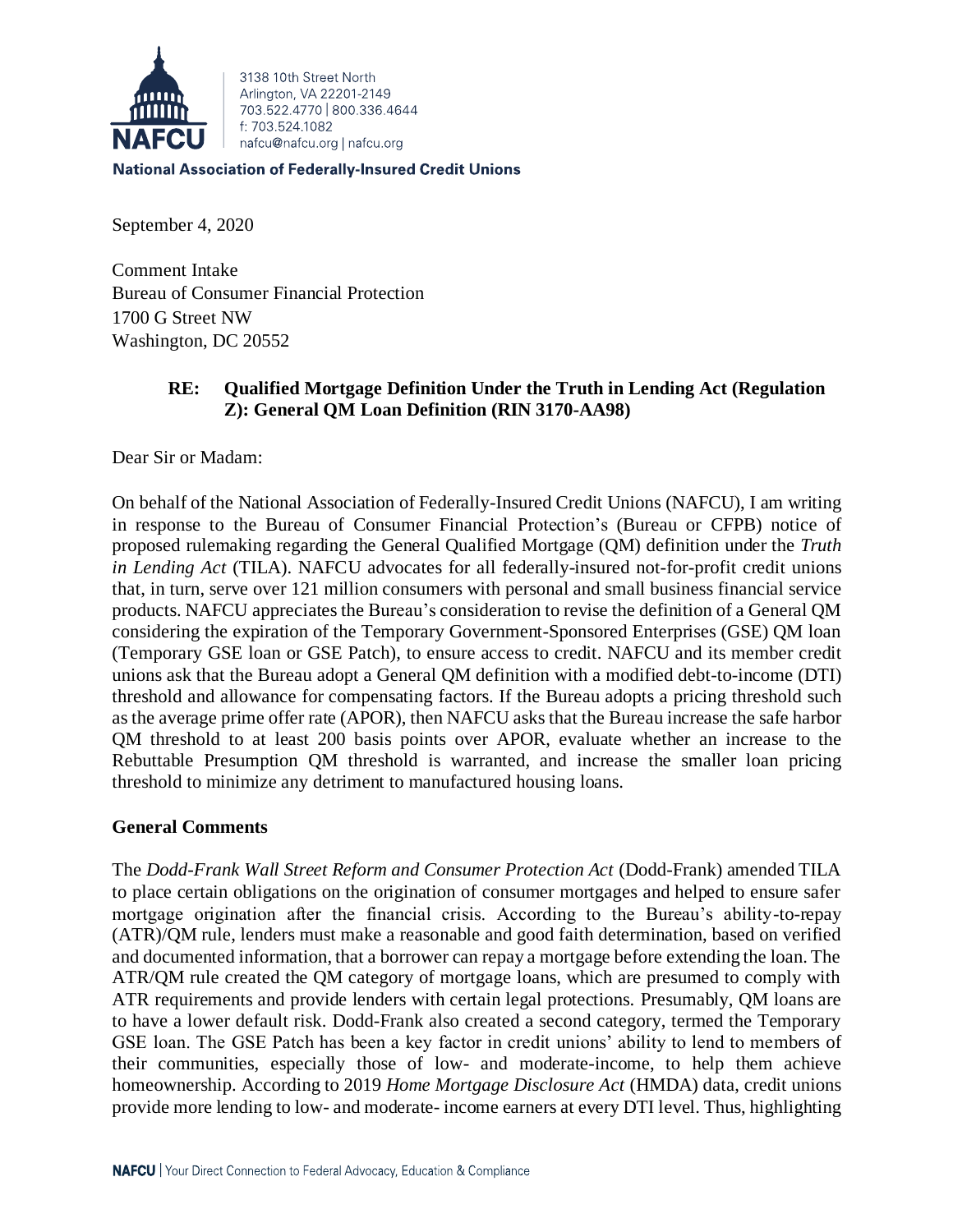Bureau of Consumer Financial Protection September 4, 2020 Page 2 of 9

the importance of a GSE Patch alternative that allows credit unions to continue to serve these borrowers. NAFCU appreciates the Bureau's separate proposal regarding a seasoned QM definition as this will likely assist initially high DTI loans for reasonable borrowers with the requisite ATR gain QM status.



Source: 2019 HMDA Loan Level Data

Moreover, credit unions frequently sell a sizeable portion of their loan portfolios to the GSEs to free up capital and continue to provide lending to members. According to 2019 HMDA data, credit unions sold 36 percent of their loans to the GSEs. It is important to note that HMDA data does not



\*Includes other depositories, mortgage banks, life insurance companies, affiliate institutions, and other types of purchase Source: FFIEC, CFPB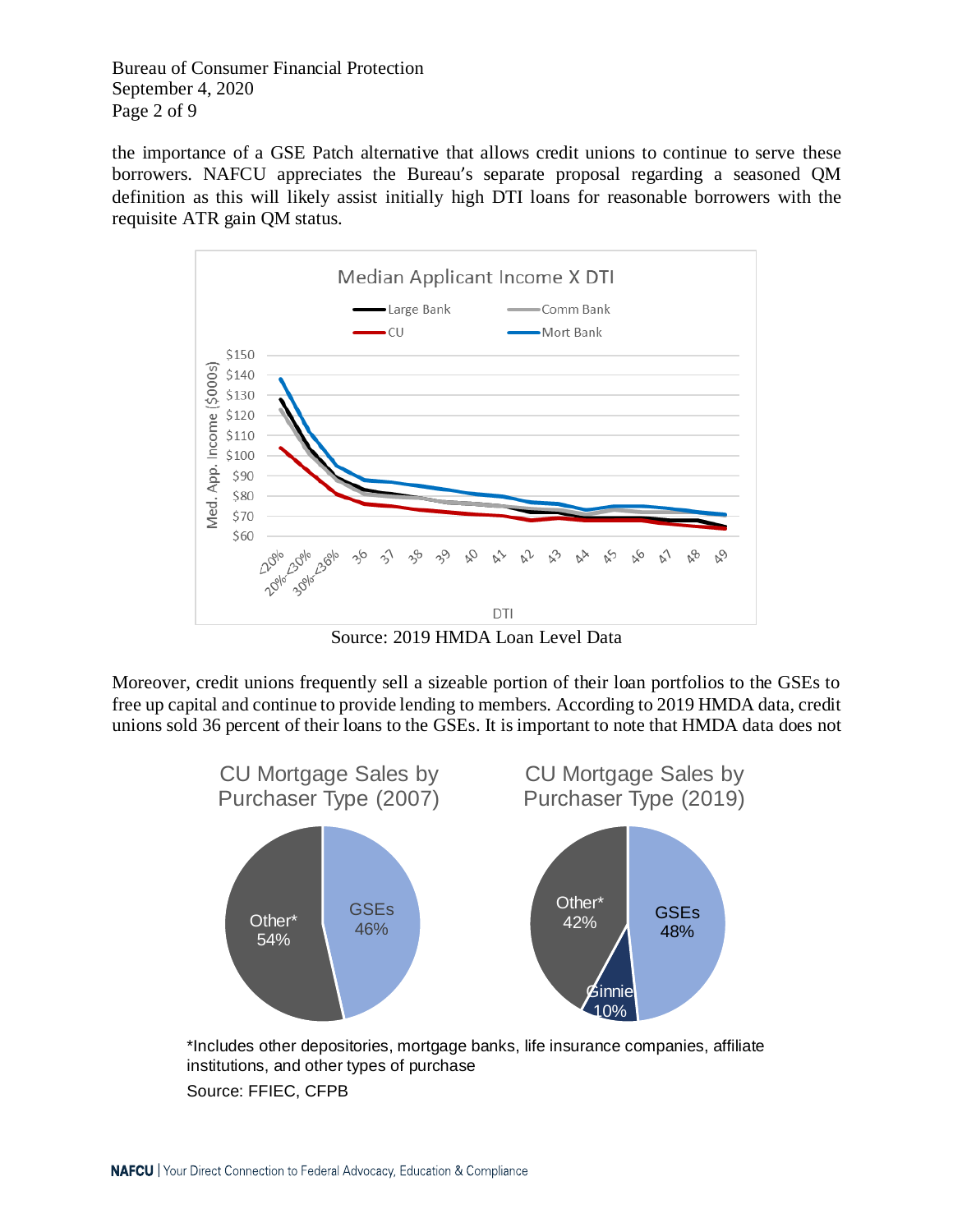Bureau of Consumer Financial Protection September 4, 2020 Page 3 of 9

include every credit union, as the HMDA dataset reflects only 1,600 credit unions total. In 2019, the GSEs purchased more credit union loan than any other type of purchaser. Between the GSEs, credit unions sell to Fannie Mae more frequently, and sales have remained consistent since 2007. As noted by the Bureau in this proposal and the 2019 ATR/QM Rule Assessment Report, the percentage of GSE insured loans has not decreased, contrary to the agency's expectations. The assessment attributed this to several reasons including, compliance certainty, flexibility, and robust secondary market liquidity. Although intended to be temporary, the GSE Patch has preserved access to credit and alternative QM definitions adopted must continue to provide access.

Expiration of the GSE Patch, without the adoption of a viable alternative may have adverse effects on credit unions. Adverse effects could include a reduction of mortgage originations, which would hurt members and the local communities in which they live and work. Such an effect would only further increase racial and socioeconomic disparities across the country. Some credit unions report that they have not yet moved away from originating loans under the GSE Patch. This is due, in part, to the substantial operational burden in updating underwriting systems. In addition, some credit unions have not yet moved to originating only General QM loans because the members they serve do not meet the threshold required. Expiration of the GSE Patch would greatly affect those credit unions who have not yet started to originate General QM loans, especially as the COVID-19 pandemic has likely put regulatory changes on the back burner for many credit unions. Accordingly, NAFCU requests that the Bureau find an alternative to the GSE Patch that ensures credit unions can continue to provide underserved communities with the ability to achieve homeownership.

# **The Bureau should revise the General QM category of loans to provide an alternative to the GSE Patch**

# *Consideration and Verification Requirements*

Dodd-Frank tasked the Bureau with promulgating regulations for determining a borrower's ATR, and this analysis remains an important tool for borrowers, lenders, and the mortgage industry. As a metric for performance, DTI is not the sole determining factor and NAFCU appreciates the Bureau's emphasis in the proposal providing creditors latitude in how factors are looked at and the allowance for credit unions to establish their own DTI thresholds and corresponding compensating factor exceptions. Credit unions are responsible lenders that do not place their members in mortgages they cannot afford. Therefore, at this time, NAFCU does not suggest that the Bureau explicitly enumerate compensating factors a lender may use to consider ATR. Prescriptive requirements will likely lead to a restriction of credit, and inflexible parameters may not accurately reflect a borrower's ATR.

NAFCU agrees with the removal of Appendix Q, as it is outdated, inflexible, and ambiguous as the Bureau suggests. Removal of Appendix Q and the inclusion of requirements within the regulations themselves will ease compliance. According to NAFCU's July 2020 *Economic & CU Monitor Survey*, over 48 percent of respondents stated that removal of Appendix Q would ease compliance. Despite the support for removal of Appendix Q, the Bureau should retain it on their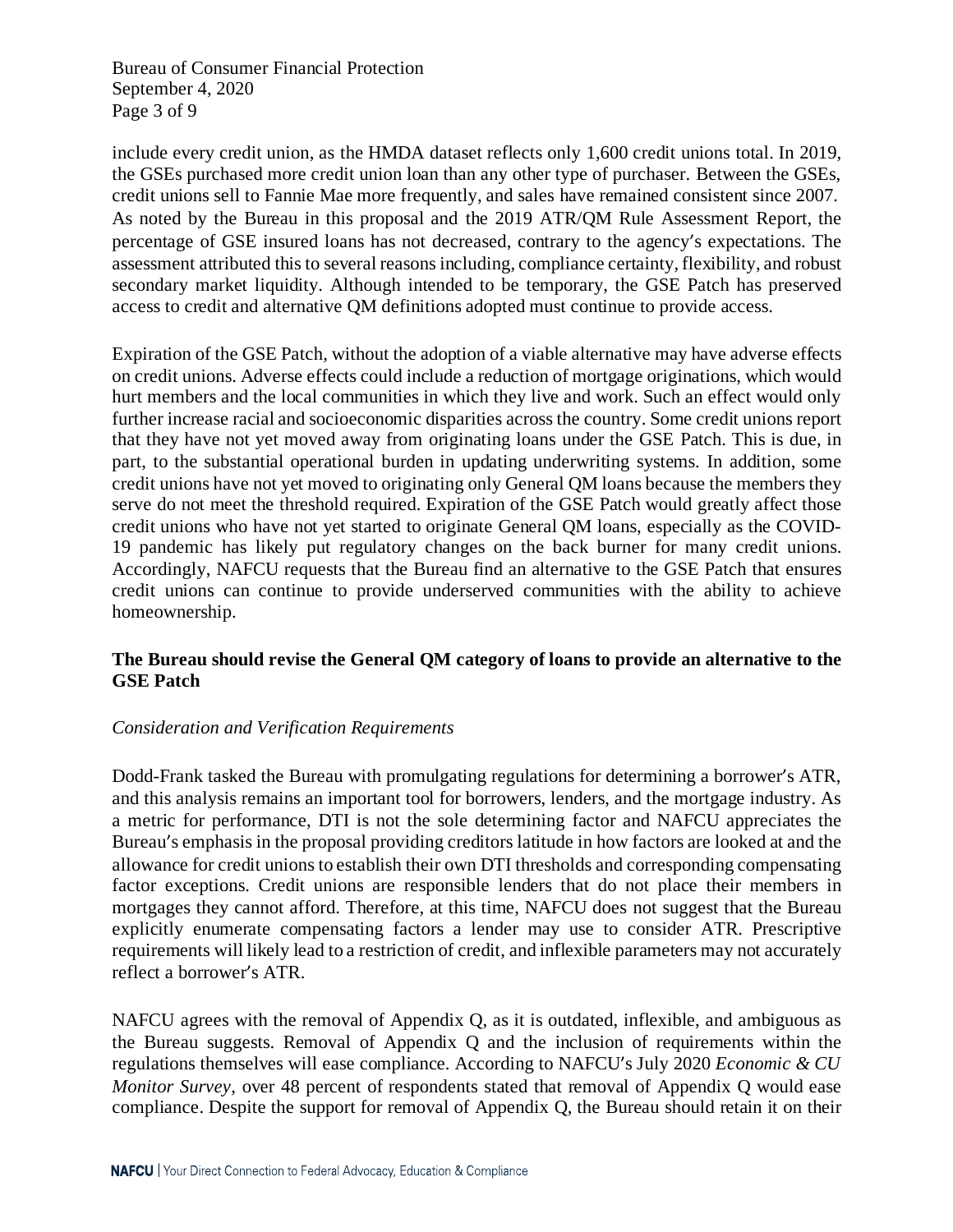Bureau of Consumer Financial Protection September 4, 2020 Page 4 of 9

website for lenders to utilize for verification requirements, if they so choose. This allows more flexibility for lenders. NAFCU appreciates the Bureau's proposed safe harbor of verification standards, so long as lenders use one of the standards provided by the Bureau. As proposed, the safe harbor allows credit unions flexibility and affords a guarantee of compliance requirements. To afford greater flexibility, the Bureau should allow the mixing and matching of verification standards, without the risk of losing safe harbor status, and should allot for changes to those standards that are substantially similar. Above all else, the Bureau needs to ensure that the consideration and verification requirements written into the regulations are clear and unambiguous so that credit unions understand the requirements and may avail themselves of the proposed verification standards safe harbor.

### *Modified DTI Threshold and Compensating Factors*

NAFCU reiterates that the best course of action isto amend the General QM definition by adopting a modified DTI threshold. An ATR analysis is an important tool for borrowers, lenders, and the mortgage industry as a whole. The current DTI threshold of 43 percent is an arbitrary indicator of a borrower's ATR, and revisions to the definition are necessary to allow credit unions to better serve their members. Regardless, an ATR assessment should retain a direct measure of a consumer's personal finances, as a sound underwriting practice. Historically, credit unions have had strong underwriting standards as demonstrated by the quality of loans originated during the financial recession. However, the General QM makes it substantially more difficult for credit unions to help the members most in need of access to credit, including those in underserved areas.

NAFCU reiterates the need to increase the current DTI threshold, and allow for compensating factors. According to NAFCU's July 2020 *Economic & CU Monitor* survey, respondents ranked their preferences of QM definition options, with 46 percent of respondents ranking their first choice as a modified DTI of 43 percent, followed by 62 percent of respondents ranking their second choice as a modified DTI of 48 percent tied with a safe harbor pricing threshold of 200 basis points over APOR. An increased DTI threshold would allow credit unions to continue serving their members and provide the same benefits and protections to credit unions afforded by the GSE Patch. This alternative would also allow for innovation in the development of competitive private-sector approaches.

Historically, NAFCU has suggested a DTI threshold on par with that of Fannie Mae. Fannie Mae allows a DTI threshold up to 50 percent in certain circumstances. Considering credit unions sell the majority of their mortgages to Fannie Mae, in the absence of the GSE Patch, the DTI threshold should be adjusted to Fannie Mae's DTI threshold of 50 percent. Regardless of what threshold is set, an increased standard will allow credit unions greater flexibility to serve low- and moderateincome members. In addition, a stand-alone DTI analysis is not necessarily an indication of default rate. As evidenced in the Bureau's ATR/QM Assessment Rule Report, the early delinquency rates for GSE and non-GSE loans with DTIs between 44 and 45 were higher than the delinquency rates for GSE and non-GSE loans with DTIs between 46 and 50. Accordingly, NAFCU suggests that the Bureau allow residual income as a compensating factor to an increased DTI threshold.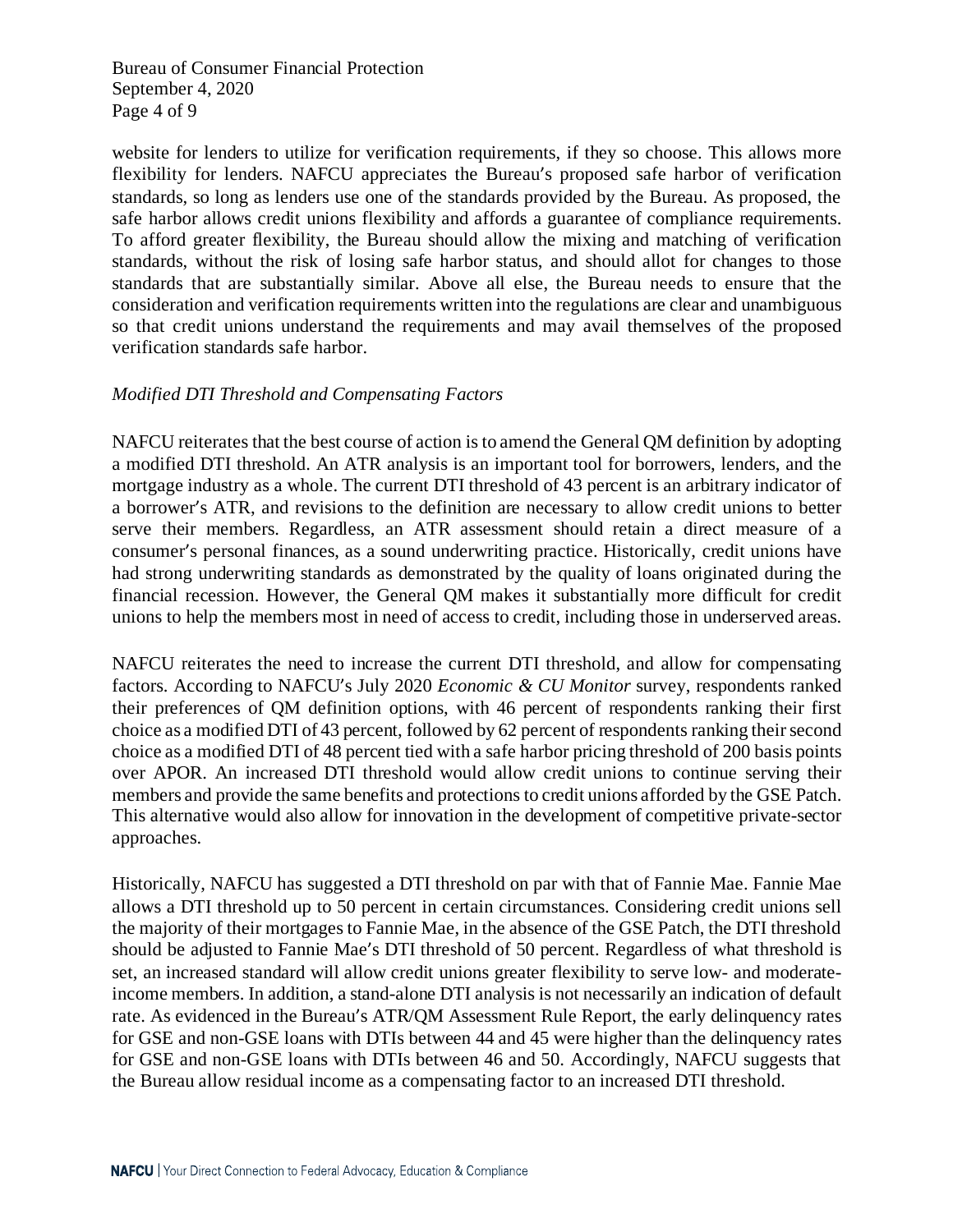Bureau of Consumer Financial Protection September 4, 2020 Page 5 of 9

According to 2019 HMDA data, the number of loan denials begins to increase once a borrower hits the DTI threshold of 43 percent., across all lender types. This indicates that the current DTI threshold may be stifling lending. Raising the DTI threshold will likely result in fewer loan denials based on DTI alone when a borrower's ATR is sufficient to repay the loan.



In addition, NAFCU suggests that compensating factors be in place up to a certain level of DTI, such as allowances for lower loan to value (LTV) ratios, and verifiable assets. The Bureau should not set prescriptive parameters on compensating factors and should afford credit unions flexibility. In practice, compensating factors are utilized as exceptions to underwriting standards. Allowing compensating factors will assist members with higher DTIs, but who still have the means to repay a mortgage loan, obtain access to credit. Additionally, compensating factors mitigate risks for high-DTI borrowers.

NAFCU again suggests that residual income be an optional compensating factor for high-DTI borrowers, but residual income should not be a substitute for a DTI determination, as proposed. In certain circumstances, residual income can be more of a direct measure of a borrower's ATR. For instance, a high-earning consumer may have a high DTI threshold over 43 percent, but sufficient disposable income to repay the mortgage. However, given the complexities in calculating residual income and difficulty in automating residual income, it is best left as a compensating factor for a high-DTI exception. Utilizing residual income to determine a borrower's ATR may be difficult to automate; and processes that cannot be or are difficult to automate cause severe burdens on credit unions. Less automation slows down the mortgage origination process as more manual work is involved; hindering the member experience and reducing credit unions' ability to continue making the same quantity of loans. This is especially true for smaller credit unions that do not have the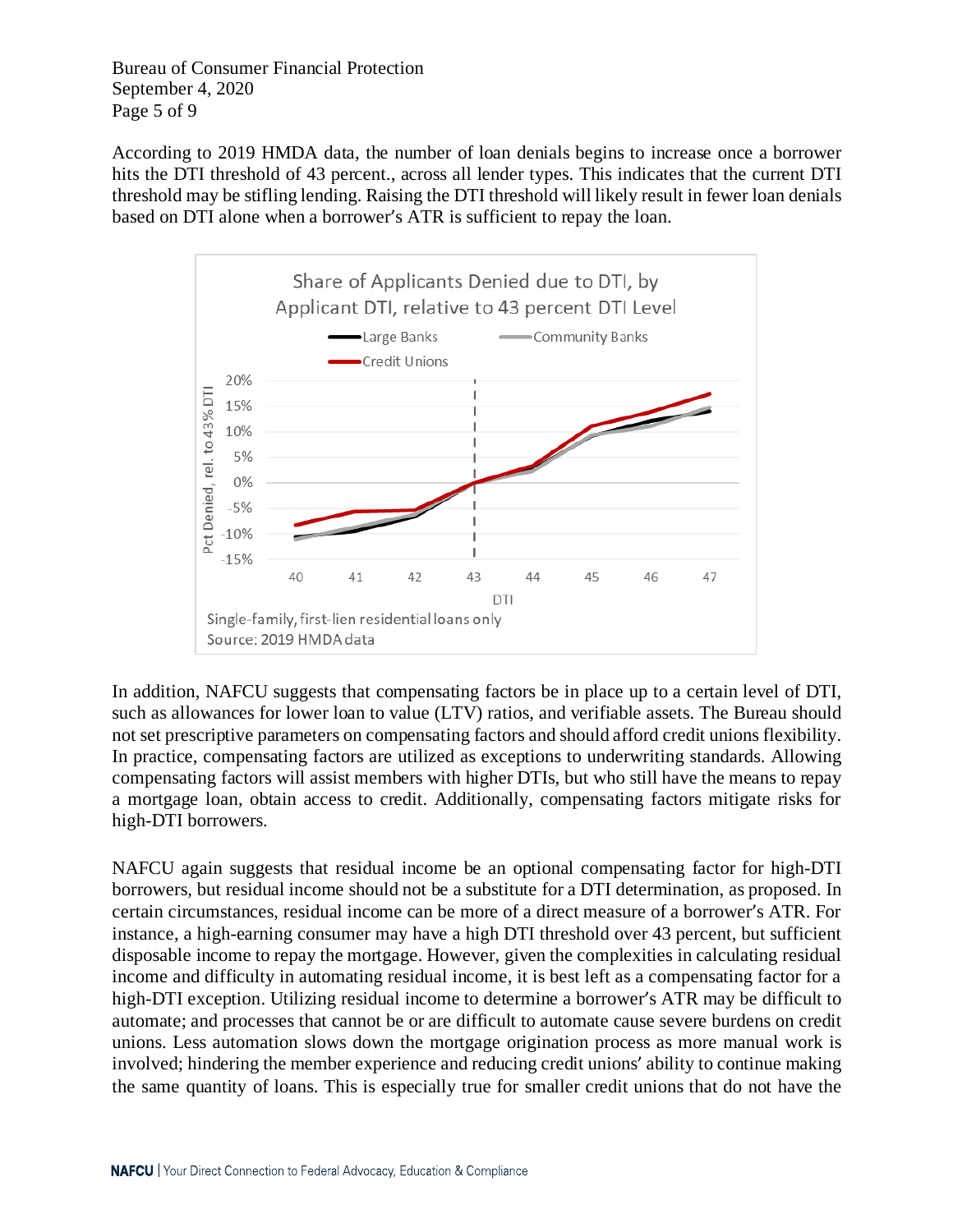Bureau of Consumer Financial Protection September 4, 2020 Page 6 of 9

level of compliance and lending resources as larger institutions. Additionally, more automation assists credit unions in ensure regulatory compliance.

### *Increased Pricing Thresholds*

Although it is NAFCU's preference to have a General QM definition based on a modified DTI threshold, if the Bureau ultimately adopts a pricing method, then the thresholds must be adjusted. At first glance, the proposal appears to provide flexibility for lenders when compared to the rigid 43 percent DTI cap, but flexibility should not override the associated risks. The Bureau uses APOR as a proxy for a borrower's ATR; however, price is a good indicator of default risk but not necessarily a borrower's ATR. In addition, the pricing method does not address potential risks such as market shifts, the mispricing of loans, and the propensity for this method to lead to a disparity between the conventional and Federal Housing Administration (FHA) markets. NAFCU recommends that the Bureau adjust the safe harbor QM pricing threshold from 150 basis points to 200 basis points over APOR, to minimize adverse impacts on credit unions, and evaluate whether the threshold for a rebuttable presumption QM should be increased as well. As the Bureau noted in the proposal, NAFCU agrees that setting a safe harbor QM over 150 basis points over APOR, will likely not have any adverse effect on access to credit.

Additionally, NAFCU suggests an increase to the pricing threshold set for smaller loan amounts less than \$109,898 to mitigate negative impacts on manufactured housing lending. Manufactured housing is a key affordable housing option for consumers and most credit unions loans fall below this dollar threshold. As other lenders have begun to reduce this offering in the past few years, credit unions continue to provide the same share of manufactured housing loans. Credit unions' share of manufactured home loans has remained consistent over the past five years, while large bank and community lenders have decreased lending by close to 10 percent. As large lenders decrease manufactured home lending, the proposed pricing threshold may exacerbate consumer difficulties in obtaining a loan. NAFCU members expect the proposed pricing thresholds to negatively impact a large portion of their manufactured housing portfolios, some report up to 90 percent of existing loans will no longer be deemed a QM under the stated thresholds. To avoid a negative effect on manufactured housing lending, the Bureau should consider increasing the proposed pricing threshold to ensure manufactured housing loans receive equivalent treatment under existing conditions.

| $\mathbf{r}$ .         |      |      |      |      |      |      |
|------------------------|------|------|------|------|------|------|
| Lender Type            | 2014 | 2015 | 2016 | 2017 | 2018 | 2019 |
| Large Banks            | 22.4 | 19.4 | 17.0 | 15.9 | 12.3 | 12.3 |
| <b>Community Banks</b> | 25.1 | 23.5 | 22.7 | 20.1 | 17.1 | 16.4 |
| <b>Credit Unions</b>   | 10.1 | 10.5 | 9.9  | 9.8  | 10.5 | 10.6 |
| <b>Affiliates</b>      | 2.0  | 2.3  | 3.4  | 1.6  | 1.3  | 1.7  |
|                        |      |      |      |      |      |      |
| Ind. Mortgage Lenders  | 40.4 | 44.3 | 47.1 | 52.6 | 58.8 | 59.1 |

#### **Share of Total Manufactured Home Loans, by Lender Type**

Source: 2019 HMDA data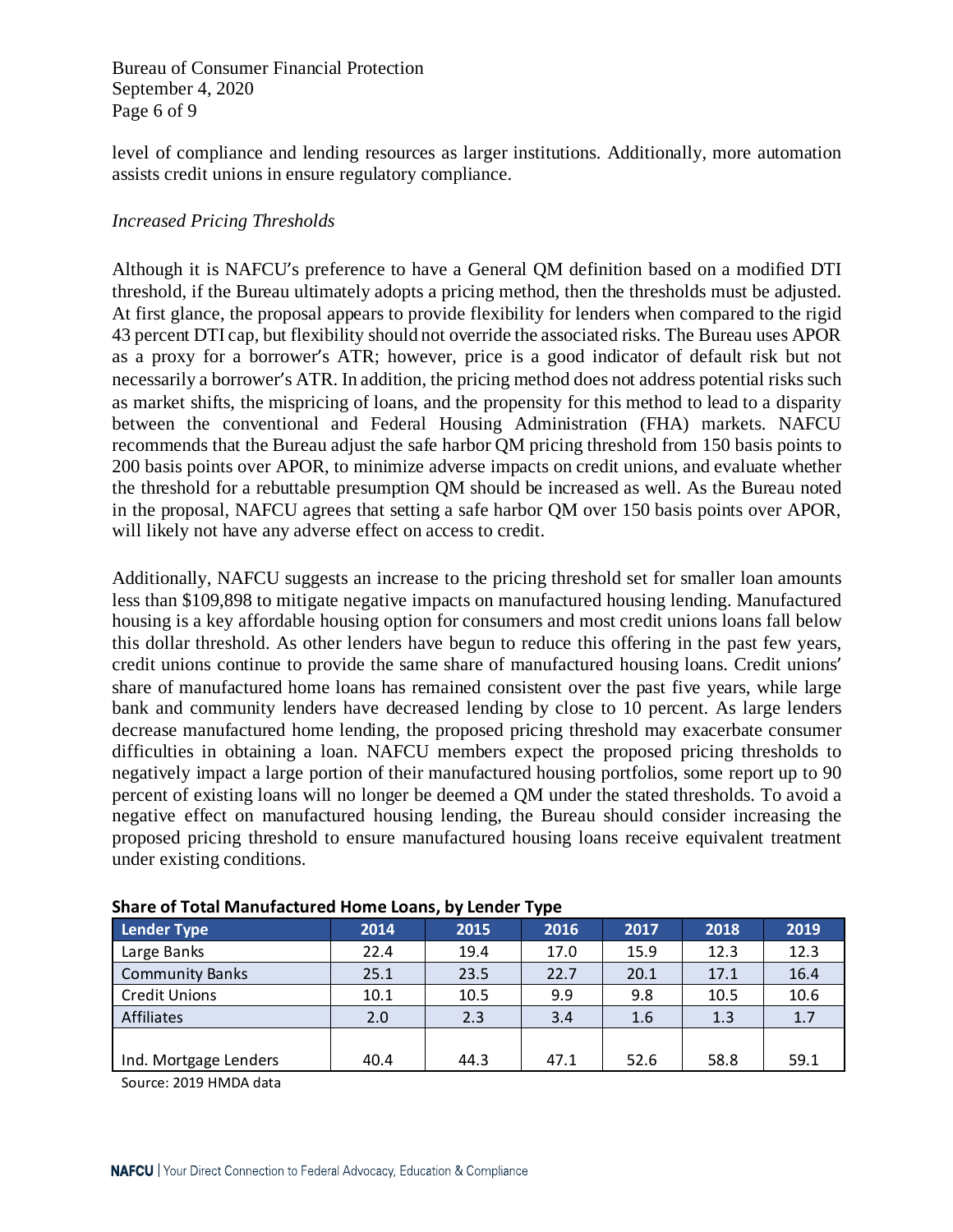Bureau of Consumer Financial Protection September 4, 2020 Page 7 of 9

This rulemaking could result in a significant change to the General QM definition, and lenders need to be comfortable with implementation and any impacts of the proposed changes. NAFCU suggests a higher safe harbor QM threshold to avoid any adverse impacts to credit union portfolios. According to NAFCU's July 2020 *Economic & CU Monitor* survey, only 37 percent of respondents reported that they anticipate originating the same amount of QM loans, if the Bureau adopts the General QM definition as proposed. While NAFCU remains concerned about the effects of existing credit union portfolios due to a pricing threshold as the definition of a General QM, credit unions continue to have concerns about future originations and the uncertainty of longerterm impacts.

A price of a loan is tied to several factors and may not depend solely on the borrower's ATR. Instead, price may depend on the market, economic factors, and other risks to the lender. Moreover, the interest rate of a loan may not be as predictive of default risk given various economic scenarios. In a distressed market, like we are currently facing and may be for some time, according to economic forecasts, an interest rate as a predictor of early delinquency is not sufficient to account for risk. Credit unions have historically low first-mortgage delinquency rates, and lending standards across the entire mortgage industry have tightened in the aftermath of the Great Recession. As responsible lenders, credit unions do not want to place their members in mortgages that they cannot afford and want to avoid member delinquencies and foreclosures. As shown below, the rate of credit union delinquencies has been historically low, both prior to and during the recession. It is unclear how a pricing method will impact delinquency rates.

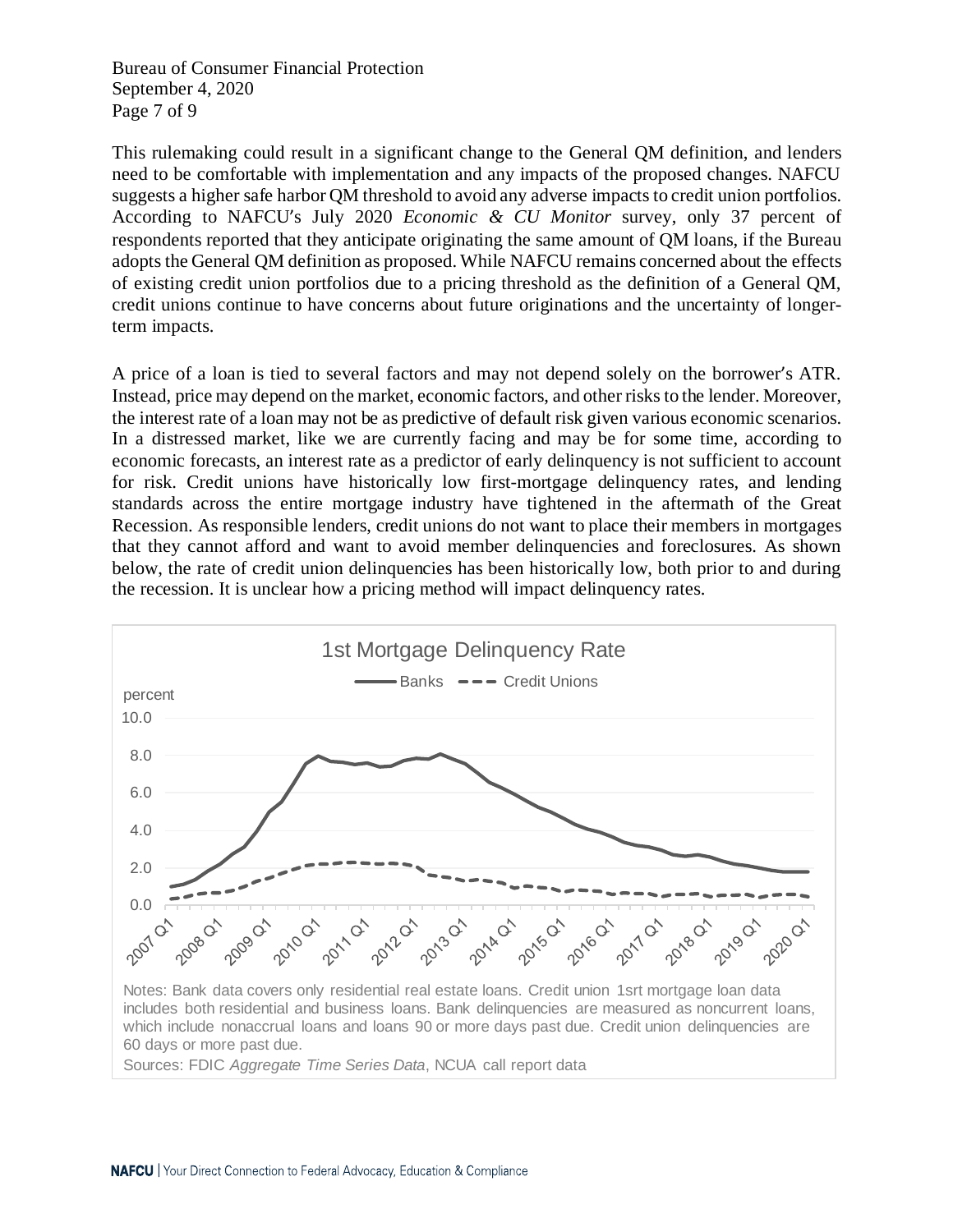Bureau of Consumer Financial Protection September 4, 2020 Page 8 of 9

As the Bureau acknowledged, the pricing threshold does not consider the potential for mispricing of loans. The proposed 150 basis points may lead lenders to push rates lower in order for loans to gain QM status, thus actually making it more difficult for certain borrowers to obtain a loan including first-time home buyers, low- to -moderate income earners, and other underserved communities. In addition, the APOR pricing method will lead to shrinking rate spreads and creates a market with fewer higher interest rate bands, thus forcing borrowers to pay higher down payments because the lender does not have a price offering that fully allows the lender to capture the riskiness of lending to certain borrowers.

Moreover, the proposed APOR method is calculated differently between the conventional and FHA markets, which create an unlevel playing field. Borrowers that are unable to obtain a loan from a credit union given the pricing thresholds may to pushed into the FHA market, leaving them with considerably fewer options. Limited consumer choice may lead to increased costs to the borrower, and may disproportionately impact certain communities, exacerbating socioeconomic disparities in the housing market. Moreover, the FHA is ill-equipped to handle a large influx of mortgages due to its antiquated technology. Although the agency is working to update its legacy systems, ultimately slower processes hinder borrowers. The FHA needs to have the correct infrastructure in place to handle the volume of loans, should a pricing threshold be adopted.

# *Hybrid Approach*

NAFCU appreciates the Bureau's willingness to evaluate alternative approaches to the proposed pricing method, such as the adoption of a hybrid approach. Maintaining guardrails to ensure a borrower's ATR, is key in carrying out the intent of TILA. Although the Bureau suggests that a hybrid approach may be the accurate model in terms of evaluating a borrower's ATR, the complexity in adopting such an approach is worrisome. Implementation and the impacts of a hybrid approach are difficult to identify. NAFCU does not support a hybrid approach at this time given the complex nature of the proposed thresholds and DTI caps, and encourages the Bureau to continue to evaluate this method as an alternative to the General QM definition.

# *Implementation Period*

Credit unions need a reasonable amount of time to change current practices following any revisions to the General QM definition. Credit unions have been operating under the current regime forsome time and there will be expenses incurred in updating systems, policies, and procedures. NAFCU appreciate the Bureau's willingness to extend the GSE Patch to avoid market disruptions due to the finalization of this rulemaking. NAFCU recommends a period of 18-24 months, to allow for proper implementation. NAFCU has separately recommended this implementation period in response to the Bureau's separate notice of proposed rulemaking regarding the extension of the GSE Patch. At minimum, the Bureau should provide 18 months, as systems updated may be dependent upon third-party vendors. Credit unions need sufficient time to work with vendors to develop, test, and install new software systems. In addition, adequate time to train staff members on new requirements is necessary as well as time to educate members on product offerings.